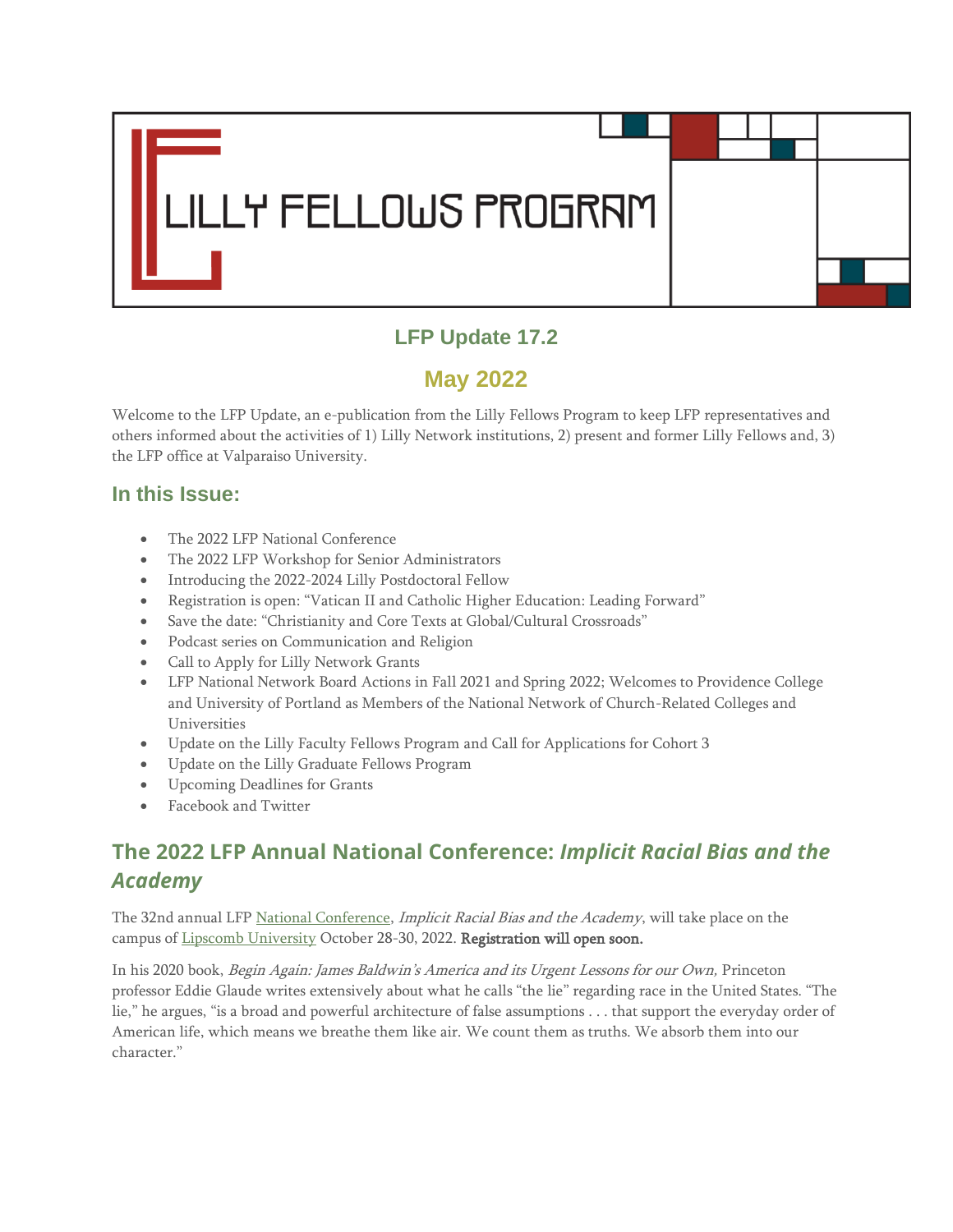In light of Glaude's argument, this conference will ask about implicit racial bias in the academy—how we organize the academy, how we think about knowledge, how we structure a curriculum, how we frame our disciplines, how we recruit and admit our students, how we do our scholarship, and how we teach.

Further, the academy is devoted to critical thinking, but to what extent is our ability to think critically about race also hampered by implicit racial bias?

Finally, the Christian gospel rejects racial bias, both explicit and implicit. How might church-related colleges and universities employ the gospel narrative to expose and undermine implicit racial bias on our campuses?

These are the questions that will frame the 2022 Lilly Fellows Program National Conference.

In addition to Eddie Glaude, we are delighted to have Tabitha Jones Jolivet and Forrest E. Harris, Sr. as keynote speakers. Tabitha Jones Jolivet is an associate professor in the School of Behavioral and Applied Sciences at [Azusa Pacific University](https://apu.edu/) and co-author of White Jesus: the Architecture of Racism in Religion and Education. Forrest E. Harris, Sr. is president of American Baptist College in Nashville, Tennessee, and professor/director of the Kelly Miller Smith Institute on Black Church Studies at Vanderbilt University.

#### Registration will open soon. Look for an email announcement! For more information, [click here.](https://www.lillyfellows.org/events/national-conference/)

### **The 2022 Workshop for Senior Administrators:** *Fostering Belonging: Renewing the Conversation about Race and Mission*

Immediately preceding the [National Conference](http://www.lillyfellows.org/network/national-conference/) will be the [Twenty-Second Annual Workshop for Senior](http://www.lillyfellows.org/network/administrators-workshop/)  [Administrators](http://www.lillyfellows.org/network/administrators-workshop/) on the topic: Fostering Belonging: Renewing the Conversation about Race and Mission.

The 2022 Workshop for Senior Administrators will offer the opportunity for senior administrators at churchrelated colleges and universities to engage Dr. Willie James Jennings concerning his critique of the aims and purposes of higher education elucidated in After Whiteness: An Education in Belonging (Wm. B. Eerdmans, 2020). We will sit with the critique, think about how it might impact the way we understand our campuses, and then begin to think about how we might respond in a way that invigorates and renews the conversation about race, justice, diversity, equity, and inclusion on our campuses by understanding how they connect to our deepest aims in student formation and Christian mission.

The Workshop is offered at no cost to senior administrators at [Lilly Network member institutions.](http://www.lillyfellows.org/network/member-directory/) Each institution is eligible to register one senior administrator (president, vice president, academic dean, provost, or equivalent). One participant from each school will be reimbursed for travel costs up to \$600. Meals and hotel accommodations will also be paid by the Lilly National Network of Church-Related Colleges and Universities. Additional participants from member schools will be waitlisted until the registration deadline in early September and will be enrolled as slots become available.

Registration will open soon. Look for an email announcement! For more information, [click here.](http://www.lillyfellows.org/network/administrators-workshop/)

#### **Introducing the 2022-2024 Lilly Postdoctoral Fellow**

We are happy to announce that after interviewing three finalists, a selection committee of Valparaiso [University](http://www.valpo.edu/) faculty has selected Jacob W. Torbeck as the 2022-2024 [Lilly Postdoctoral Fellow.](http://www.lillyfellows.org/postdoctoral-fellows-program/about/) The Lilly Fellows Program offers a residential two-year postdoctoral teaching fellowship at Valparaiso University for teacherscholars who seek to renew and enrich their intellectual and spiritual lives while preparing for leadership roles in teaching and administration in church-related institutions of higher education.

Jacob W. Torbeck is a theologian specializing in the heritage of Neoplatonic and mystical thought in Christian theology sometimes called the divine ideas tradition. His current project, Turn Not Thine Eyes: Holy Faces,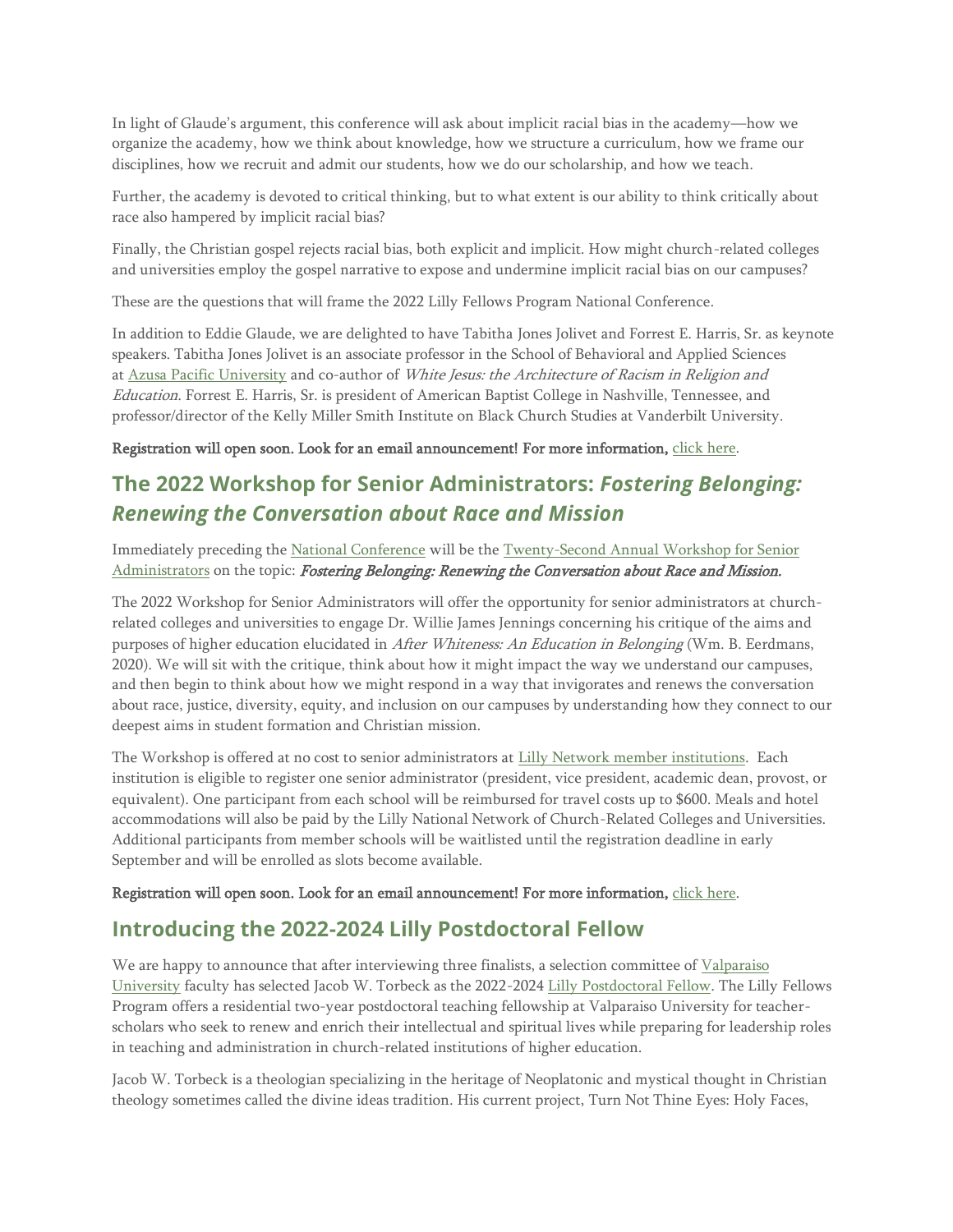Saving Gazes, and the Theology of Attention, articulates how mystical traditions of contemplation can inform Christian spirituality and practice. Through engaging the long tradition of philosophical and theological contemplation from antiquity to now, Torbeck argues that the contemplative vocation informs, strengthens, and shapes Christian responses to the needs of individual and communal neighbors. Torbeck's other research interests include the theology of pop cultural media (especially films and games), and the work of Edith Stein. He received his Ph.D. from Loyola University Chicago in 2022, and his work appears in Ethics and Metaphysics in the Philosophy of Edith Stein (Springer, 2022), and is forthcoming in Fantasy, Theology, and the Imagination (Lexington / Fortress Press).

# **Registration is open: "Vatican II and Catholic Higher Education: Leading Forward"**

[Sacred Heart University](https://www.lillyfellows.org/sacredheart.edu) celebrates the 60th anniversary of the Second Vatican Council, as well as the 60th anniversary of the University's founding in the spirit of Vatican II. Both the first session of Vatican II and Bishop Walter W. Curtis' founding of Sacred Heart University took place during October 1962.

To celebrate this landmark moment in the history of Catholic higher education and the Catholic intellectual tradition, Sacred Heart University, sponsored by a grant from the Lilly Fellows Program, and supported by the Association of Catholic Colleges and Universities is assembling a conference of thinkers, writers, and artists who will offer deep, creative, and interpretive reflection on the impact of Vatican II on Catholic higher education. We want to examine and imagine how Vatican II can lead and move Catholic higher education forward. We want to explore how our reading and understanding of Vatican II documents, as well as the formative thinkers of Vatican II and the Catholic intellectual tradition, can deepen and expand our vision of Catholic higher education, addressing new and old challenges.

Keynote Speakers

- Massimo Faggioli, Villanova University
- Grant Kaplan, St. Louis University
- Susan Reynolds, Emory University
- Patricia McGuire, Trinity Washington University

October 13-15. Registration and additional information can be found [here.](https://www.lillyfellows.org/events/lilly-network-conferences-and-collaborations/vatican-ii-and-higher-education/)

## **Save the date: "Christianity and Core Texts at Global/Cultural Crossroads"**

The [Grove City](https://www.lillyfellows.org/gcc.edu) English Department invites participants and presenters to an in-person Lilly Fellows Program Regional Conference: "Christianity and Core Texts at Global/Cultural Crossroads," held on campus at Grove City College in Spring 2023. The conference will include plenary addresses by graphic novelist and artist Gene Luen Yang and scholar Dr. Susan VanZanten.

Describing the vexed position of the Christian in a postcolonial nation, Ghanaian theologian Mercy Amba Oduyoye writes, "What is specifically Christian is irresistible. But Christianity in Africa began by confusing Christianity with European culture" (*Inheriting Our Mothers' Gardens* 39). Christianity has often been mistaken for and sometimes presented as a purely Western phenomenon, but this has never been the case— Christian communities like the Ethiopian Church and the Saint Thomas Christians of India trace their roots back to the time of the apostles. This fact is becoming ever more apparent today as the demographic center of even Western Christianity shifts eastward and southward. If, as St. Paul says, the Gospel is "a stumbling block to the Jews and foolishness to the Gentiles," then Christianity presents a challenge to the conventional wisdom of any culture or nation. Christianity is not inherently more compatible with Western culture than it is with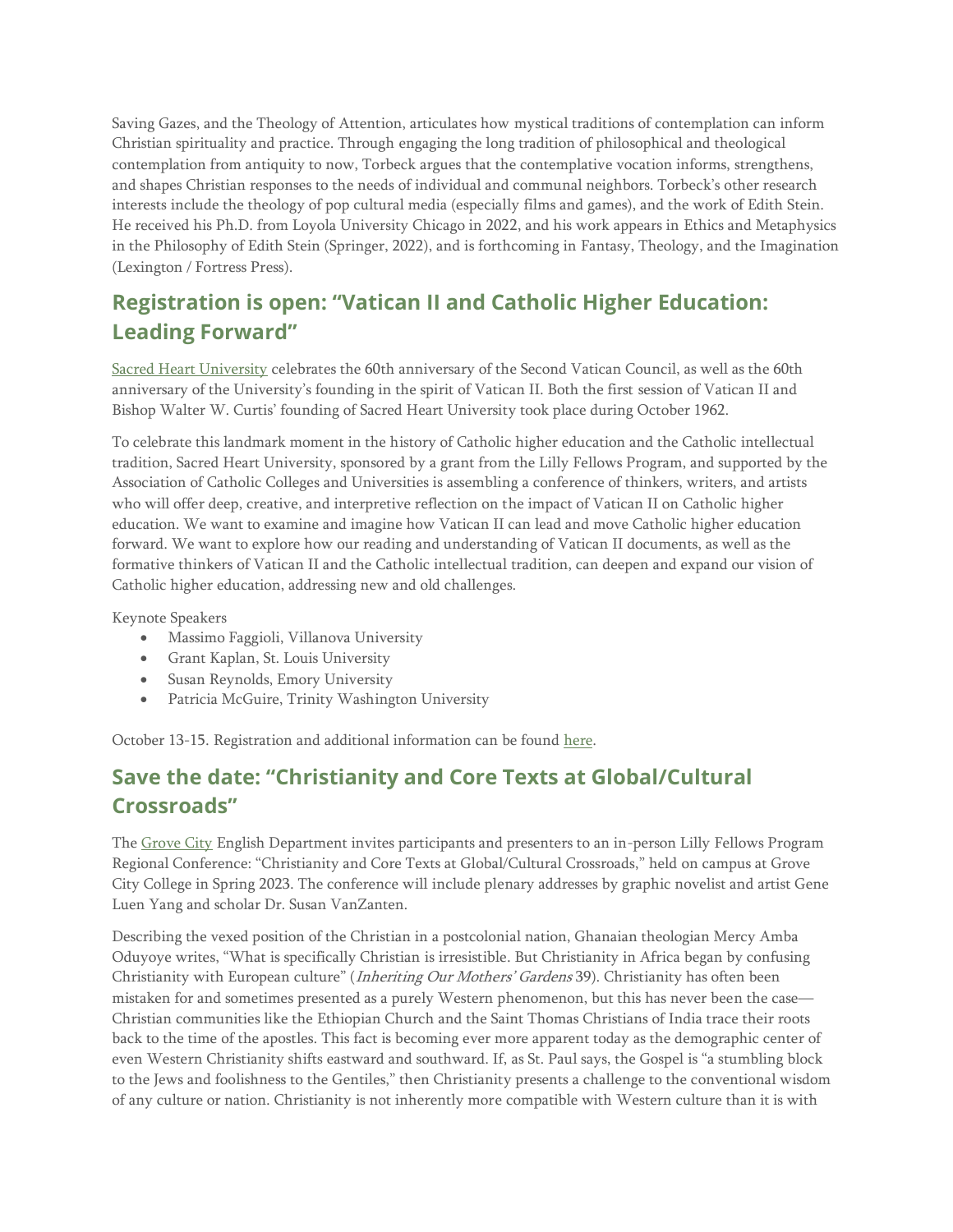any of the cultures of the East or the Global South. How might American scholars and American students, especially those who also find Christianity "irresistible," understand and learn from Christian thinkers and treatments of Christian communities in these global texts?

Look for a call for papers in fall 2022.

### **Podcast series on Communication and Religion**

In October 2020, Lilly Network sponsored a conference at [Seton Hall University](https://www.lillyfellows.org/shu.edu) entitled Communication and Religion in the 2020 Election. As a follow-up to that conference, a series of 8 podcasts have been produced, and they can be found [here.](https://instituteforcommunicationandreligion.podbean.com/)

### **Call to Apply for Lilly Network Grants**

The Lilly Network received a five-year grant of \$2.5 million from Lilly Endowment Inc. in 2018 to support activities on Network campuses that connect Christianity and church-related mission to the academic vocation. We invite Lilly Network member schools to submit grant proposals in order to take advantage of these funds by September 15, 2022. Proposals can be submitted for the following:

- [Grants for faculty development and mentoring](http://www.lillyfellows.org/grants-and-prizes/about/) ranging from \$3,000 to \$12,000.
- [Grants for Mentoring Programs](https://lillyfellows.org/grants-and-prizes/mentoring/) for \$12,000.
- [Grants for Collaborations and Conferences](http://www.lillyfellows.org/grants-and-prizes/regional-conferences/) for \$12,500.
- [Grants for Network Exchanges for sharing best practices](http://www.lillyfellows.org/grants-and-prizes/network-exchange/) at \$25,000.

# **LFP National Network Board Actions in Fall 2021 and Spring 2022; Welcome to Providence College and University of Portland as Members of the Lilly Network of Church-Related Colleges and Universities**

The [National Network Board](http://www.lillyfellows.org/about/national-network-board/) of the Lilly Fellows Program met for its fall meeting on October 7-8, 2021 and its spring meeting on April 1-3, 2022. After considering proposals for [Small Grants,](http://www.lillyfellows.org/grants-and-prizes/small-grants/) [Mentoring Programs,](http://www.lillyfellows.org/grants-and-prizes/mentoring/)  and [Regional Collaboration and Conference](http://www.lillyfellows.org/grants-and-prizes/regional-conferences/) Grants, the Board awarded grants to the following institutions:

- [Small Grants:](http://www.lillyfellows.org/grants-and-prizes/small-grants/) [Asbury University,](https://www.lillyfellows.org/asbury.edu) [Assumption University,](https://www.lillyfellows.org/assumption.edu) [Hellenic College Holy Cross,](https://www.lillyfellows.org/hchc.edu) Samford [University,](https://www.lillyfellows.org/samford.edu) [East Texas Baptist University](https://www.lillyfellows.org/etbu.edu)
- [Mentoring Grants:](http://www.lillyfellows.org/grants-and-prizes/mentoring/) [John Brown University,](https://www.lillyfellows.org/jbu.edu) [St Mary's University of Minnesota](https://www.lillyfellows.org/smumn.edu)
- [Collaborations and Conferences:](http://www.lillyfellows.org/grants-and-prizes/regional-conferences/) [Sacred Heart University,](https://www.lillyfellows.org/sacredheart.edu) [University of Dayton](https://www.lillyfellows.org/ud.edu)

The Board approved [Providence College](https://www.lillyfellows.org/providence.edu) and [University of Portland](https://www.up.edu/) for membership in the Lilly Network of Church-Related Colleges and University. A big welcome to Providence College and University of Portland.

The National Network Board elected the following LFP Representatives to the National Network Board:

- Jason Crawford, Associate Professor of English, [Union University,](https://www.lillyfellows.org/uu.edu) Jackson, Tennessee
- Maura Ryan, Vice President and Associate Provost for Faculty affairs, [University of Notre Dame,](https://www.lillyfellows.org/nd.edu) Notre Dame, Indiana
- Gretchen Van Dyke, Associate Professor of Political Science, [The University of Scranton,](https://www.lillyfellows.org/scranton.edu) Scranton, Pennsylvania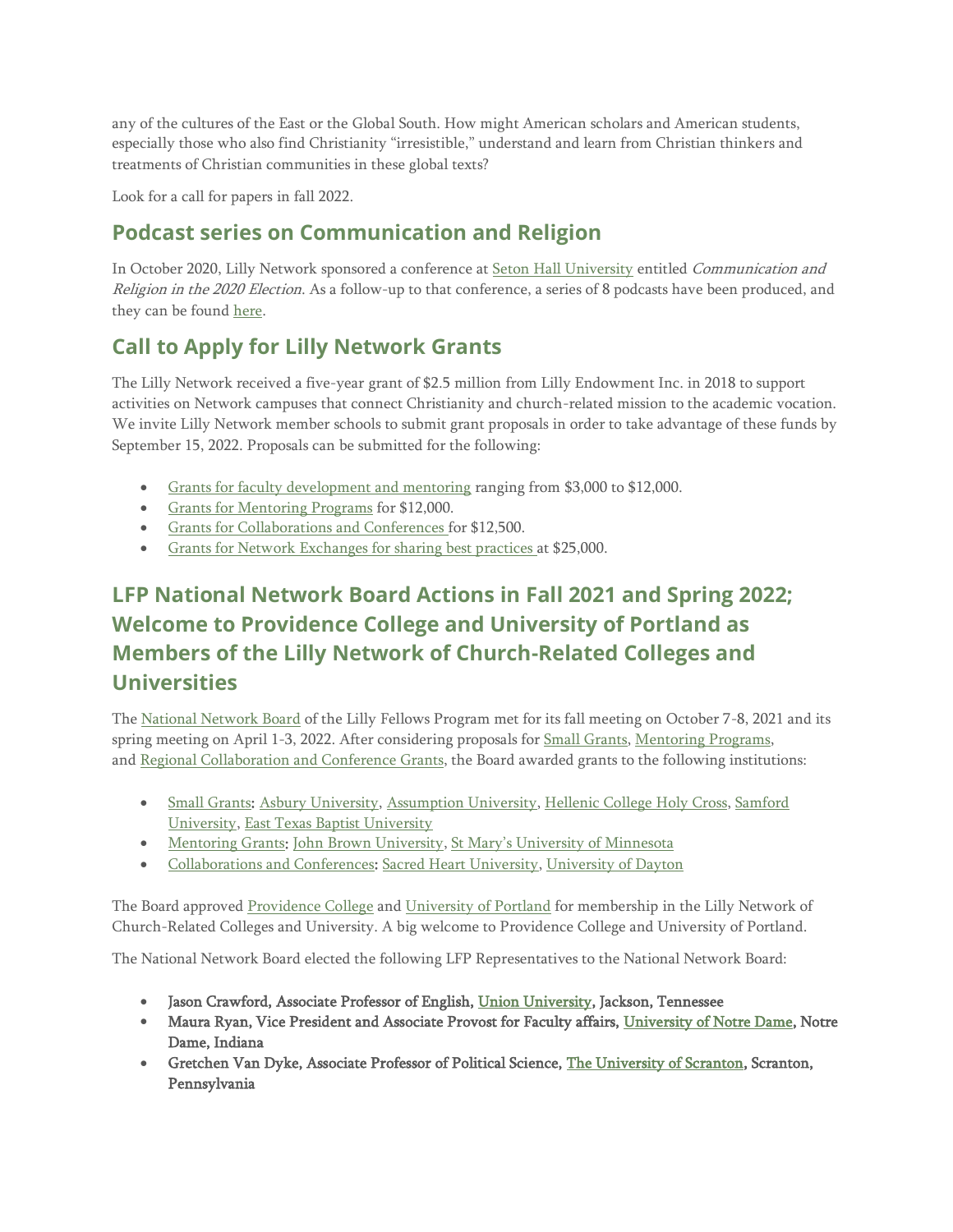We welcome these colleagues to the Board and thank retiring Board members Paul Benson at [University of](https://www.lillyfellows.org/ud.edu)  [Dayton,](https://www.lillyfellows.org/ud.edu) Mary Henold at [Roanoke College,](https://www.lillyfellows.org/roanoke.edu) Barbara Roche Rico at [Loyola Marymount University,](https://www.lillyfellows.org/lmu.edu) and Arthur Sutherland at [Loyola University Maryland](https://www.lillyfellows.org/loyola.edu) for their service to the Lilly Network of Church-Related Colleges and Universities.

## **Update on the Lilly Faculty Fellows Program and Call for Applications for Cohort 3**

Cohort 2, consisting of seven teams from [Belmont University,](https://www.belmont.edu/) [Benedictine University,](https://www.ben.edu/) [Dordt](https://www.dordt.edu/)  [University,](https://www.dordt.edu/) [Georgetown College,](http://www.georgetowncollege.edu/) [Messiah University,](https://www.messiah.edu/) [Seton Hall University,](https://www.shu.edu/) and [University of Dayton](https://udayton.edu/) and led by Stephany Schlachter at [Lewis University](https://www.lewisu.edu/) and Susan Felch at [Calvin University](https://calvin.edu/) is well underway. This group has met for three conferences, two of which were virtual, and one was in-person in Indianapolis, Indiana. These interdisciplinary cohorts bring together mid-career faculty from across the university, including STEM, professional fields, social sciences, humanities, and the arts for four conferences and culminate in faculty fellows leading a one-year project of their design on their campuses.

The Lilly Faculty Fellows Program is currently accepting applications for the 2023-2025 cohort of The Lilly Faculty Fellows [Program](https://www.lillyfellows.org/faculty-fellows-program/lilly-faculty-fellows-program/) for mid-career faculty leaders across the disciplines to engage the intersections of Christian thought and practice with the academic vocation. This initiative will:

- refresh and enliven a sense of calling for participants as people of faith, as teachers, and scholars;
- provide a space for creative exploration of how Christian thought and practice intersect the academic vocation; and
- provide funds for Fellows to develop and pilot Faculty Fellow programs on their own campuses.

Although the Lilly Network has in the past emphasized faculty programs in humanities and the arts, this project especially seeks applicants from STEM, social scientific, and professional fields.

#### [Click here for Dates and Schedule, Eligibility, and](https://www.lillyfellows.org/faculty-fellows-program/lilly-faculty-fellows-program/) Application Information. The application Deadline is November 15, 2022.

#### **Update on the Lilly Graduate Fellows Program**

[Cohort 9](https://www.lillyfellows.org/graduate-fellows-program/cohorts/number-nine/) and [Cohort 10](https://www.lillyfellows.org/graduate-fellows-program/current-cohorts/number-ten/) had their reunion conferences at [Boston College](https://www.lillyfellows.org/bc.edu) in conjunction with the National Conference in October 2021.

[Cohort 11,](https://lillyfellows.org/graduate-fellows-program/current-cohorts/number-eleven/) mentored by Jane Kelley Rodeheffer of [Pepperdine University](https://www.pepperdine.edu/) and Mark Ruff of [Saint Louis](https://lillyfellows.org/slu.edu)  [University](https://lillyfellows.org/slu.edu) will complete its three-year program with a final summer conference at St. John's University in Minnesota in August 2022.

[Cohort 12,](https://www.lillyfellows.org/graduate-fellows-program/current-cohorts/number-twelve/) mentored by Martha (Marti) Greene Eads at [Eastern Mennonite University](https://emu.edu/) and Charles Strauss at [Mount St. Mary's University](https://msmary.edu/), met for its first conference in Holland Michigan in August 2021. They have been participating in online colloquia throughout the year, and they will have their second conference at [Eastern Mennonite University](https://emu.edu/) in June 2022.

## **Upcoming Deadlines for Grants and Other Opportunities**

#### [Grants:](http://www.lillyfellows.org/grants-and-prizes/about/)

The next series of programs that will receive funding are: [Mentoring Programs,](http://www.lillyfellows.org/grants-and-prizes/mentoring/) [Small Grants,](http://www.lillyfellows.org/grants-and-prizes/small-grants/) [Network](http://www.lillyfellows.org/grants-and-prizes/network-exchange/)  [Exchanges,](http://www.lillyfellows.org/grants-and-prizes/network-exchange/) and [Collaboration and Conferences.](http://www.lillyfellows.org/grants-and-prizes/regional-conferences/) Proposals for the programs are due September 15, 2022.

For more information, visit the [LFP website.](http://www.lillyfellows.org/)